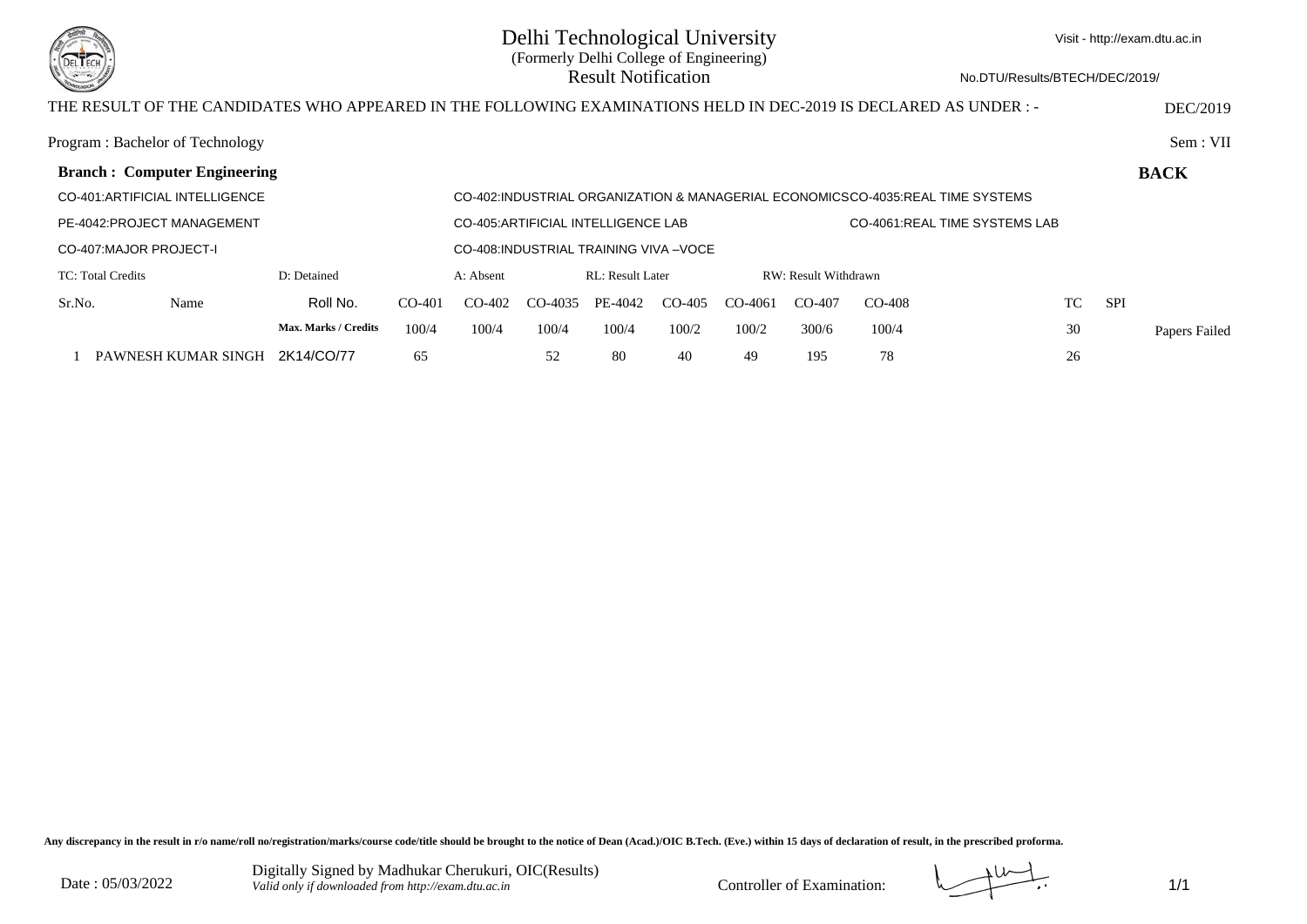

### Delhi Technological University (Formerly Delhi College of Engineering) Result Notification

No.DTU/Results/BTECH/DEC/2020/

### THE RESULT OF THE CANDIDATES WHO APPEARED IN THE FOLLOWING EXAMINATIONS HELD IN DEC-2020 IS DECLARED AS UNDER : - DEC/2020

|                               | Program: Bachelor of Technology      |                             |                                     |                              |          |                         |          |        |                                 |                           |          |        |     |            | Sem: I        |
|-------------------------------|--------------------------------------|-----------------------------|-------------------------------------|------------------------------|----------|-------------------------|----------|--------|---------------------------------|---------------------------|----------|--------|-----|------------|---------------|
|                               | <b>Branch: Computer Engineering</b>  |                             |                                     |                              |          |                         |          |        |                                 |                           |          |        |     |            | <b>BACK</b>   |
| AM-101:MATHEMATICS-I          |                                      |                             |                                     | ME-119: ENGINEERING GRAPHICS |          |                         |          |        |                                 | AP-103: APPLIED PHYSICS-I |          |        |     |            |               |
|                               | AP-AC 114. ENGINEERING MATERIALS     |                             | ME-115:BASIC MECHANICAL ENGINEERING |                              |          |                         |          |        | PE-120:MECHANICAL WORKSHOP      |                           |          |        |     |            |               |
| AP-107: APPLIED PHYSICS-I LAB |                                      | CO-118: PROGRAMMING LAB     |                                     |                              |          |                         |          |        | CO-116:PROGRAMMING FUNDAMENTALS |                           |          |        |     |            |               |
|                               | <b>EN-112: ENVIRONMENTAL SCIENCE</b> |                             |                                     |                              |          |                         |          |        |                                 |                           |          |        |     |            |               |
| TC: Total Credits             |                                      | D: Detained                 |                                     | A: Absent                    |          | <b>RL: Result Later</b> |          |        | RW: Result Withdrawn            |                           |          |        |     |            |               |
| Sr.No.                        | Name                                 | Roll No.                    | $AM-101$                            | ME-119                       | $AP-103$ | $AP-AC$<br>114          | $ME-115$ | PE-120 | $AP-107$                        | $CO-118$                  | $CO-116$ | EN-112 | TC. | <b>SPI</b> |               |
|                               |                                      | <b>Max. Marks / Credits</b> | 100/4                               | 100/3                        | 100/4    | 100/4                   | 100/4    | 100/3  | 100/2                           | 100/2                     | 100/2    | 100/2  | 30  |            | Papers Failed |
| PAWNESH KUMAR SINGH           |                                      | 2K14/CO/77                  | 40                                  |                              | 46       | 50                      |          |        |                                 |                           |          |        | 12  |            |               |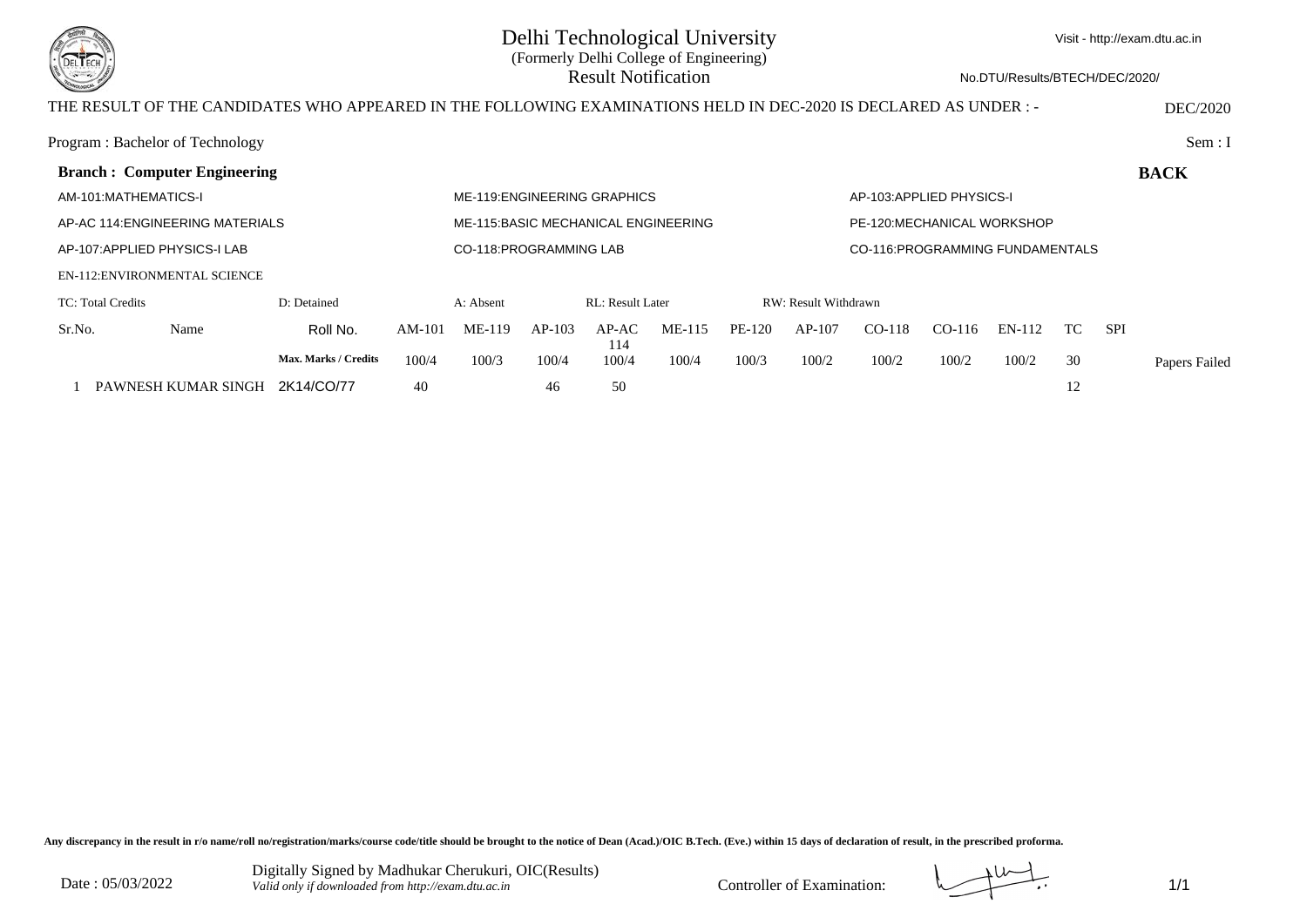

## Delhi Technological University (Formerly Delhi College of Engineering) Result Notification

Visit - http://exam.dtu.ac.in

No.DTU/Results/BTECH/DEC/2020/

### THE RESULT OF THE CANDIDATES WHO APPEARED IN THE FOLLOWING EXAMINATIONS HELD IN DEC-2020 IS DECLARED AS UNDER : - DEC/2020

|                                        | Program: Bachelor of Technology     |                                |          |           |                        |                         |                                       |          |                                   |          |          |          |          |            | Sem: III      |
|----------------------------------------|-------------------------------------|--------------------------------|----------|-----------|------------------------|-------------------------|---------------------------------------|----------|-----------------------------------|----------|----------|----------|----------|------------|---------------|
|                                        | <b>Branch: Computer Engineering</b> |                                |          |           |                        |                         |                                       |          |                                   |          |          |          |          |            | <b>BACK</b>   |
| CO-201:OBJECT ORIENTED PROGRAMMING     |                                     | CO-202: ANALOG ELECTRONICS     |          |           | CO-203.DATA STRUCTURES |                         |                                       |          |                                   |          |          |          |          |            |               |
| CO-204: DIGITAL SYSTEMS DESIGN         |                                     | CO-205:DISCRETE MATHEMATICS    |          |           |                        |                         | CO-206: INFORMATION THEORY AND CODING |          |                                   |          |          |          |          |            |               |
| CO-207:OBJECT ORIENTED PROGRAMMING LAB |                                     | CO-208: ANALOG ELECTRONICS LAB |          |           |                        |                         |                                       |          | <b>CO-209:DATA STRUCTURES LAB</b> |          |          |          |          |            |               |
|                                        | CO-210:SELF STUDY / SEMINAR         |                                |          |           |                        |                         |                                       |          |                                   |          |          |          |          |            |               |
| D: Detained<br>TC: Total Credits       |                                     |                                |          | A: Absent |                        | <b>RL:</b> Result Later |                                       |          | RW: Result Withdrawn              |          |          |          |          |            |               |
| Sr.No.                                 | Name                                | Roll No.                       | $CO-201$ | $CO-202$  | $CO-203$               | $CO-204$                | $CO-205$                              | $CO-206$ | $CO-207$                          | $CO-208$ | $CO-209$ | $CO-210$ | TC.      | <b>SPI</b> |               |
|                                        |                                     | Max. Marks / Credits           | 100/4    | 100/4     | 100/4                  | 100/4                   | 100/4                                 | 100/3    | 100/2                             | 100/2    | 100/2    | 100/1    | 30       |            | Papers Failed |
|                                        | PAWNESH KUMAR SINGH                 | 2K14/CO/77                     |          | А         |                        |                         |                                       |          |                                   |          |          |          | $\Omega$ |            | $CO-202$      |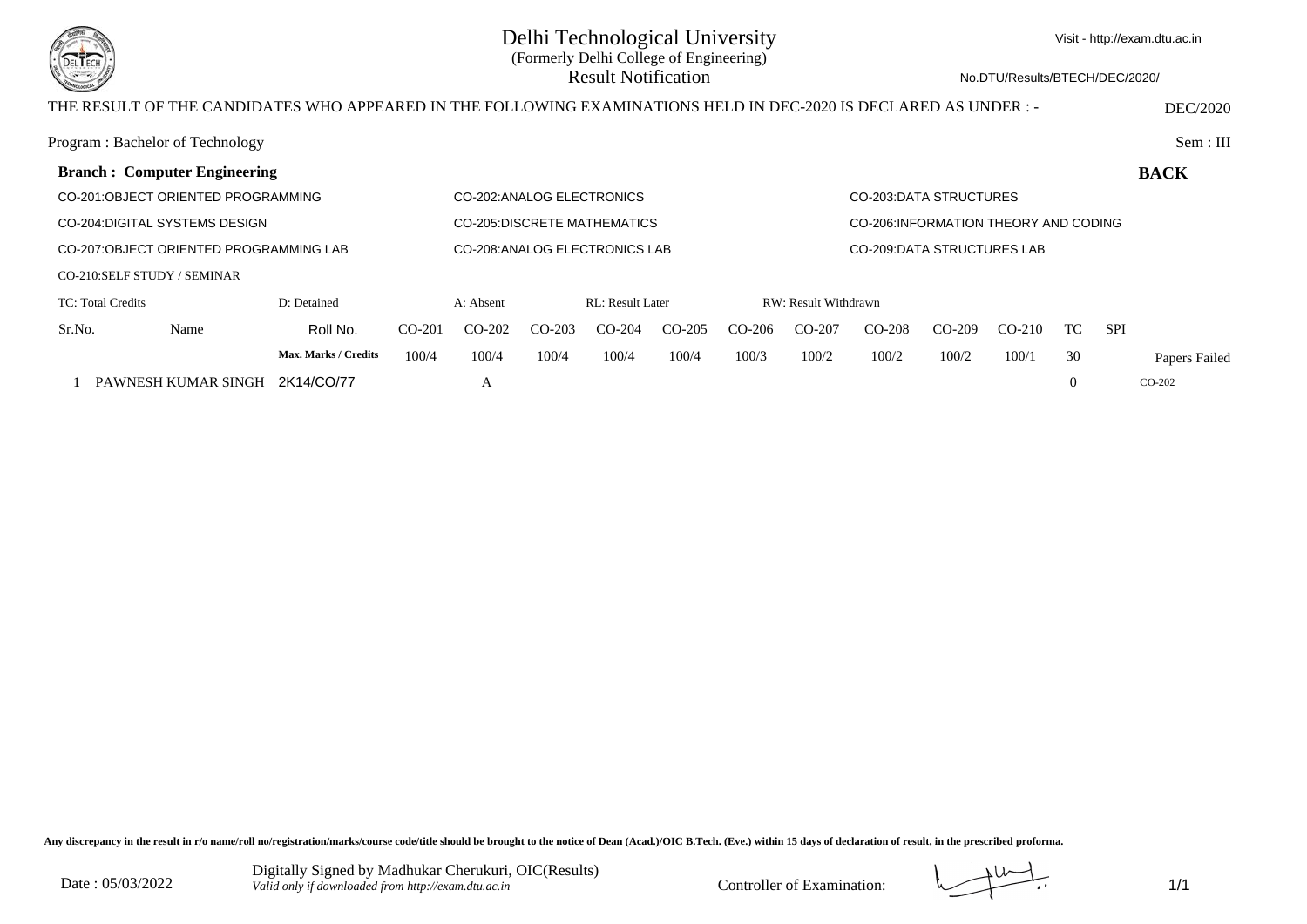

No.DTU/Results/BTECH/JUN/2020/

#### THE RESULT OF THE CANDIDATES WHO APPEARED IN THE FOLLOWING EXAMINATIONS HELD IN JUN-2020 IS DECLARED AS UNDER : - JUN/2020

| Program: Bachelor of Technology     |                                                    |                               |                                    |          |                         |        |          |                                                |                           |        |          |    |            | Sem: II       |
|-------------------------------------|----------------------------------------------------|-------------------------------|------------------------------------|----------|-------------------------|--------|----------|------------------------------------------------|---------------------------|--------|----------|----|------------|---------------|
| <b>Branch: Computer Engineering</b> |                                                    |                               |                                    |          |                         |        |          |                                                |                           |        |          |    |            | <b>BACK</b>   |
| AM-111:MATHEMATICS-II               |                                                    |                               | <b>HU-102:COMMUNICATION SKILLS</b> |          |                         |        |          |                                                | AP-113:APPLIED PHYSICS-II |        |          |    |            |               |
| AC-104: APPLIED CHEMISTRY           |                                                    | EE-105: ELECTRICAL SCIENCE    |                                    |          |                         |        |          | IT-106: FUNDAMENTALS OF INFORMATION TECHNOLOGY |                           |        |          |    |            |               |
| AP-117: APPLIED PHYSICS LAB-II      |                                                    | AC-108: APPLIED CHEMISTRY LAB |                                    |          |                         |        |          | EE-109: ELECTRICAL SCIENCE LAB                 |                           |        |          |    |            |               |
|                                     | IT-110: FUNDAMENTALS OF INFORMATION TECHNOLOGY LAB |                               |                                    |          |                         |        |          |                                                |                           |        |          |    |            |               |
| TC: Total Credits                   | D: Detained                                        |                               | A: Absent                          |          | <b>RL: Result Later</b> |        |          | RW: Result Withdrawn                           |                           |        |          |    |            |               |
| Sr.No.<br>Name                      | Roll No.                                           | $AM-111$                      | $HIJ-102$                          | $AP-113$ | $AC-104$                | EE-105 | $IT-106$ | $AP-117$                                       | $AC-108$                  | EE-109 | $IT-110$ | TC | <b>SPI</b> |               |
|                                     | Max. Marks / Credits                               | 100/4                         | 100/3                              | 100/4    | 100/4                   | 100/4  | 100/3    | 100/2                                          | 100/2                     | 100/2  | 100/2    | 30 |            | Papers Failed |
| PAWNESH KUMAR SINGH                 | 2K14/CO/77                                         | 43                            |                                    |          | 42                      | 44     |          |                                                |                           |        |          | 12 |            |               |